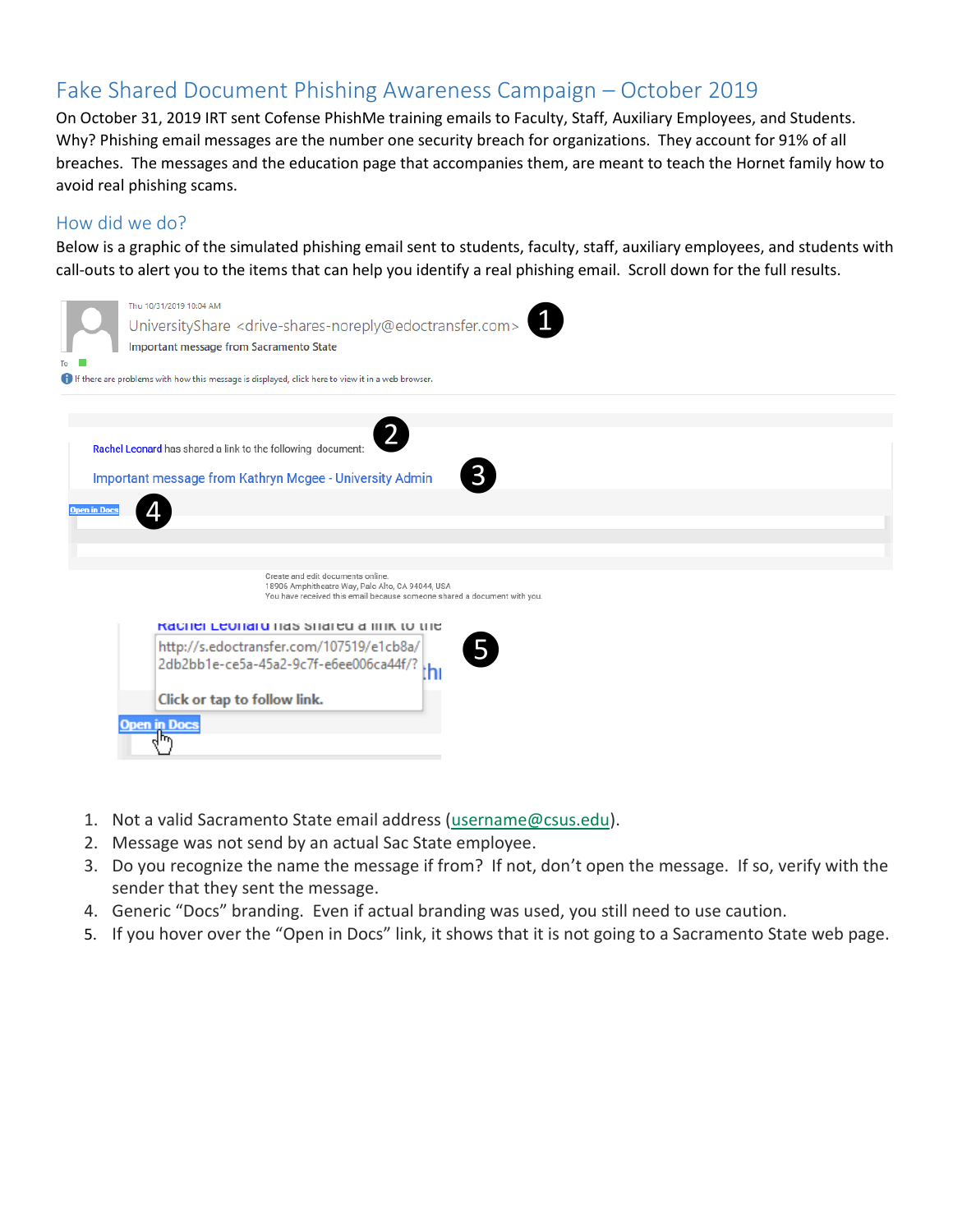# ❶ Sign in with your Sacramento State Account. 2



- 1. The URL for the page is <http://s.edoctransfer.com/> and not our branded <https://idp.csus.edu/idp/profile/cas/login?execution=e1s1> page.
- 2. The site is not a Sacramento State site but is asking you to use your Sacramento State account.
- 3. Use extra caution when a page asks for your username and password. Check the page out carefully to ensure it is a legitimate site.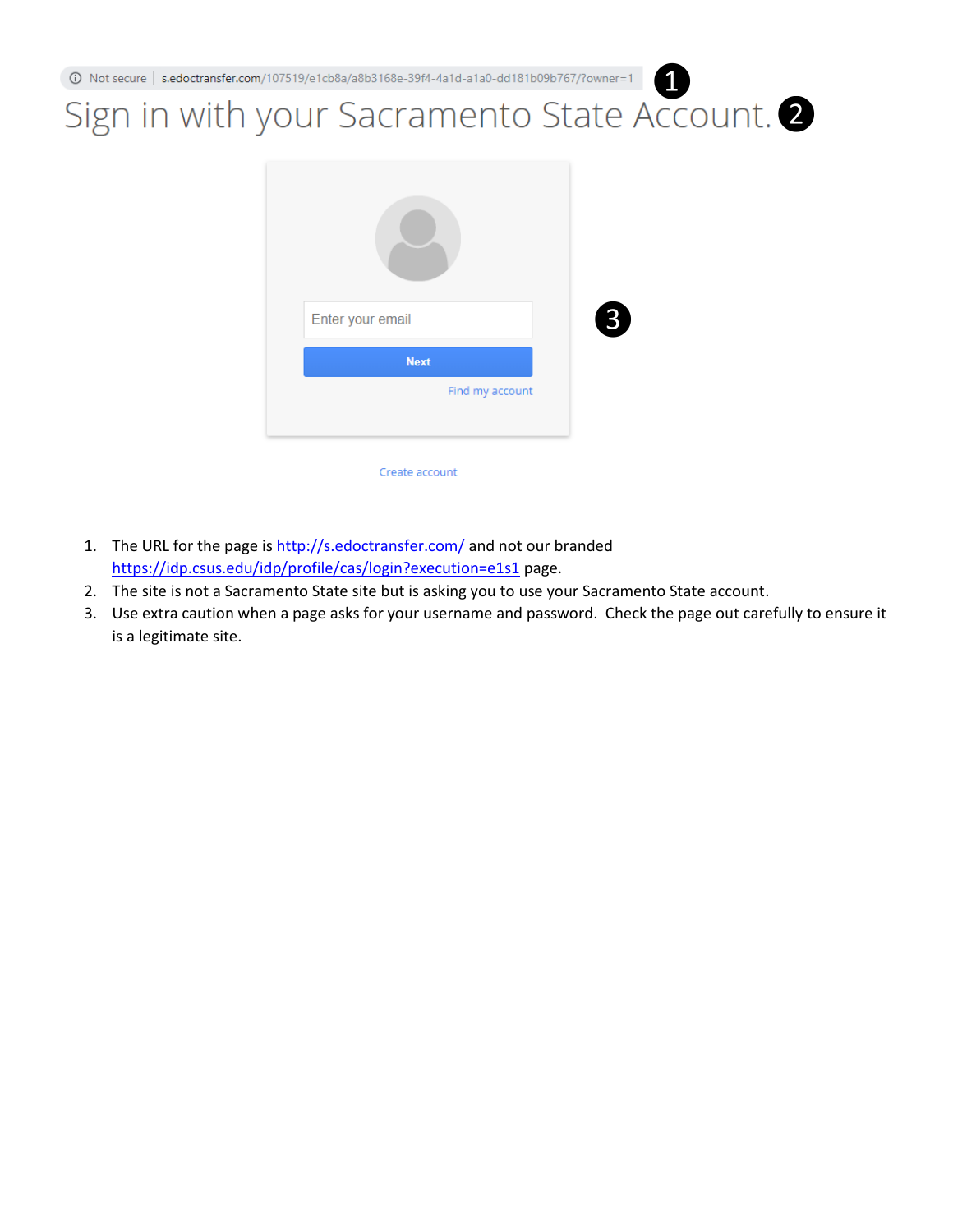# Results of the October 2019 PhishMe Faculty/Staff/Auxiliary Phishing Simulation

Of 4,640 recipients, 606 (18.06%) clicked the link in the test phishing email. 193 (4.16%) went further and gave their login credentials on the second screen. If this had been a real phishing email, you can imagine the type of damage that could result.

#### 606 of 4,640 Users Found Susceptible to Phishing

| Unique Recipients:                 | 4.640 |
|------------------------------------|-------|
| Clicked Link, did not Submit Data: | 413   |
| Clicked Link and Submitted Data:   | 193   |
| Reported, only:                    | 2     |

#### October 2019 Faculty/Staff/Auxiliary PhishMe Campaign



### Results of the October 2019 PhishMe Student Phishing Simulation

Of 39,770 recipients, 7,877 (19.81%) clicked the link in the test phishing email. 3,400 (8.55%) went further and gave their login credentials on the second screen.

#### 7,877 of 39,770 Users Found Susceptible to Phishing

| Unique Recipients:                 | 39.770 |
|------------------------------------|--------|
| Clicked Link, did not Submit Data: | 4.477  |
| Clicked Link and Submitted Data:   | 3.400  |

#### October 2019 Student PhishMe Campaign

**Response Breakdown**